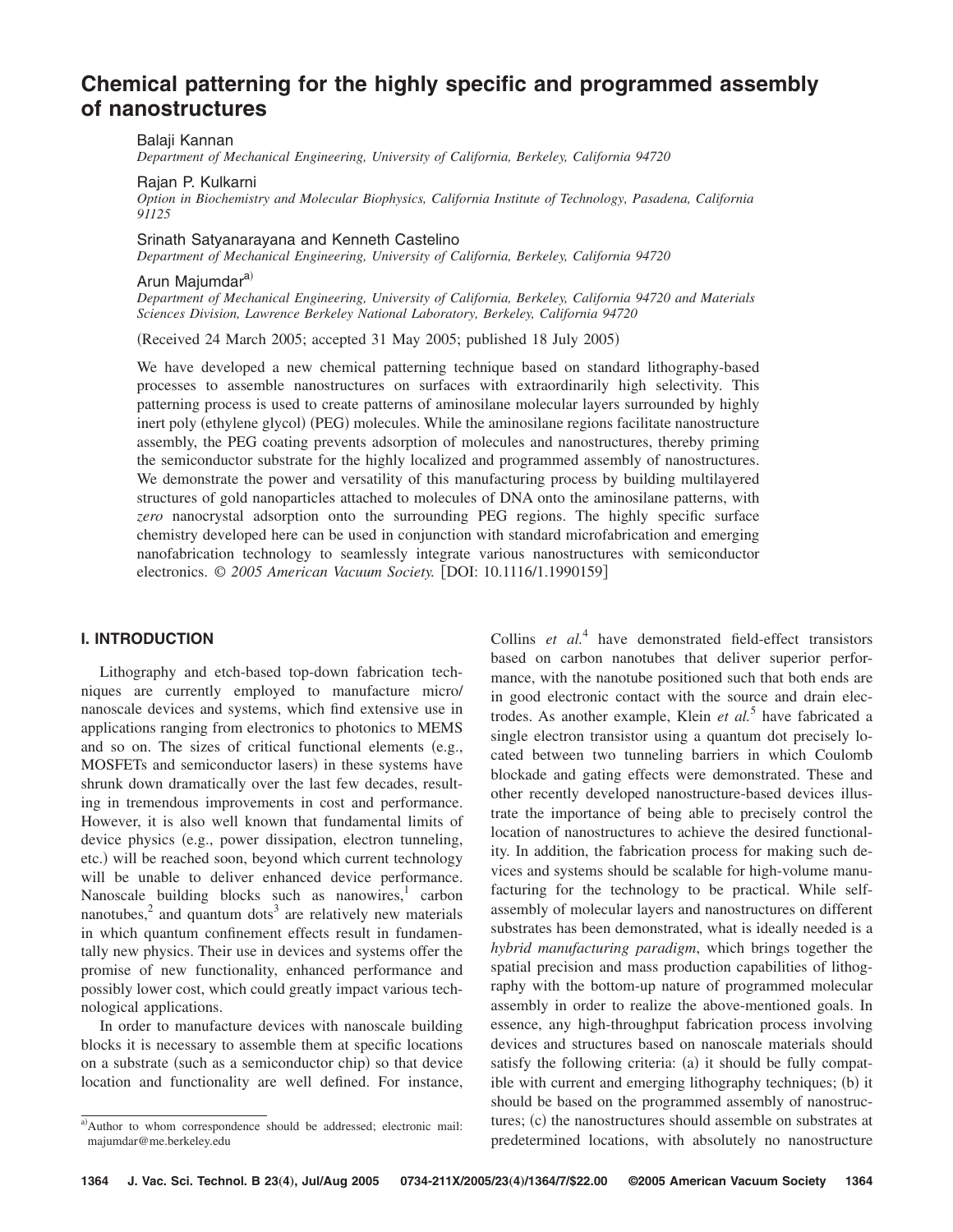adsorption on undesired locations of the surface.

One of the most versatile approaches involves creating lithographically patterned regions of molecular layers on substrates, which serve as scaffolds for the programmed assembly of nanostructures and functional molecules. Of course, a key requirement of such a process is that nanostructures assemble only on the functional patterns and not in the regions of the substrate surrounding the patterns, since otherwise, random structures would be created at unwanted locations of the substrate. Different research groups have investigated variations of this concept mainly on substrates containing gold films deposited on silicon or glass. Clark *et al.*<sup>6</sup> used microcontact printing to create patterns of negatively charged alkanethiol monolayers (the negative charge arises from carboxyl groups) surrounded by oligo (ethylene glycol) (OEG) terminated alkanethiols on a gold coated surface to selectively and alternately assemble multilayered structures of poly-cations and poly-anions. An interesting aspect of the process is that by using different salt concentrations for polyelectrolyte deposition the assembly could either be performed on the negatively charged portions or the OEG regions of the surface. Musick *et al.*<sup>7</sup> also created binary molecular patterns on gold coated chips using microcontact printing with positively charged groups surrounded by negatively charged alkanethiols. It should be noted that the positive charges come from amine chemical groups and the negative charges from carboxyl groups.) They used this patterned surface to build multilayers of gold nanocrystals on the positively charged parts of the chip, with adjacent layers of nanocrystals connected by the molecule mercaptoethylamine, both ends of which have strong affinity for gold. Due to the negative charge of the carboxyl groups around the amine groups, nanoparticle assembly was expected to be much lower on the carboxyl-coated parts of the chip. While this does turn out to be true, the nonspecific adsorption is still too high for this process to be of practical use in nanoscale fabrication.

While patterning molecular layers on gold-coated substrates is relatively straightforward as seen from the above examples, it is certainly more useful as well as challenging to create binary molecular patterns (i.e., patterns of one functional molecule surrounded by regions coated with another molecule) on silicon surfaces. This offers the possibility of integration with standard electronic fabrication technology, as opposed to on gold, which is incompatible with VLSI. Though it is relatively straightforward to build monolayers (through vapor phase deposition) or multilayers (through solution phase deposition) of various silanes, there have been fewer instances and applications of surfaces patterned with silane molecules, with a few notable exceptions.  $8-10$  Xia *et al.*<sup>8</sup> demonstrated the microcontact printing of one type of alkylsilane on silicon substrates to define the molecular patterns, followed by deposition of another alkylsilane to create binary microscale patterns. The main drawback of this technique is its incompatibility with standard microfabrication technology. Krüger *et al.*<sup>9</sup> developed a technique to fabricate patterns of aminosilane (a positively charged molecule) sur-

localized and coded assembly of nanomaterials. In the current article, we show that the PEG-based assembly technique developed above may be extended to silicon surfaces without the need for gold, thereby making the chemical patterning process much more versatile than our

rounded by regions of octadecylsilane (a hydrophobic molecule) using a combination of photolithography and vapor/ solution phase silanization. These substrates were used to self-assemble negatively charged microspheres onto the aminosilane patterns through electrostatic forces. It should be noted, though, that despite the hydrophobic nature of the octadecylsilane on silicon region surrounding the aminosilane patterns, there was substantial amount of nonspecific adsorption. Most recently, Pallandre *et al.*<sup>10</sup> used electron beam lithography to create PMMA patterns and functionalized regions not covered by PMMA with one type of silane molecule in by vapor phase deposition. After dissolution of the PMMA resist, the remaining portions of the silicon surface were functionalized with another silane molecule, also using vapor phase deposition, to create binary nanopatterned surfaces. The usefulness of this process was illustrated by assembling polyelectrolyte multilayers on the nanoscale patterns, despite the fact that nonspecific adsorption occurred to a measurable extent on undesired locations of the substrate.

The most important limitation of any of the above manufacturing methods is that they do not satisfy the third of the three fundamental criteria for nanostructure-based manufacturing processes mentioned above. In other words, the bottleneck has always been performing programmed nanostructure assembly without the nanostructures getting adsorbed onto undesired regions of the patterned substrate. In a recent publication<sup>12</sup> we proposed and demonstrated the use of poly (ethylene glycol) or PEG molecular coatings on silicon to completely block nonspecific adsorption of nanoparticles. These experiments involved coating of silicon regions of a substrate containing gold patterns with highly inert PEG layers and subsequently programming the assembly of gold nanoparticles onto the gold patterns. The latter technique of assembling gold nanoparticles is based on previous work done by Mirkin *et al.*<sup>11</sup> where, the highly specific attractive interaction between two strands of complementary DNA molecules is used to guide the self-assembly process. In this programmed assembly technique DNA molecules of a known sequence of bases are attached to one set of nanoparticles, while the complementary DNA molecule is attached to a second set of nanoparticles. When these two sets of particles are mixed they attract and bind (a process called hybridization) to each other due to the highly specific Watson-Crick base-pairing forces of the DNA molecules. Our work, which combined this programmed nanoparticle assembly with PEG-based lithographic patterning, demonstrated that the inertness of the PEG layer is so high that it completely prevents the adsorption of all gold nanoparticles, with the nanoparticle assembly occurring only on the gold patterns. To the best of our knowledge, such extraordinary specificity as seen with PEG layers has not been achieved with any other molecular coating, thus providing a route to highly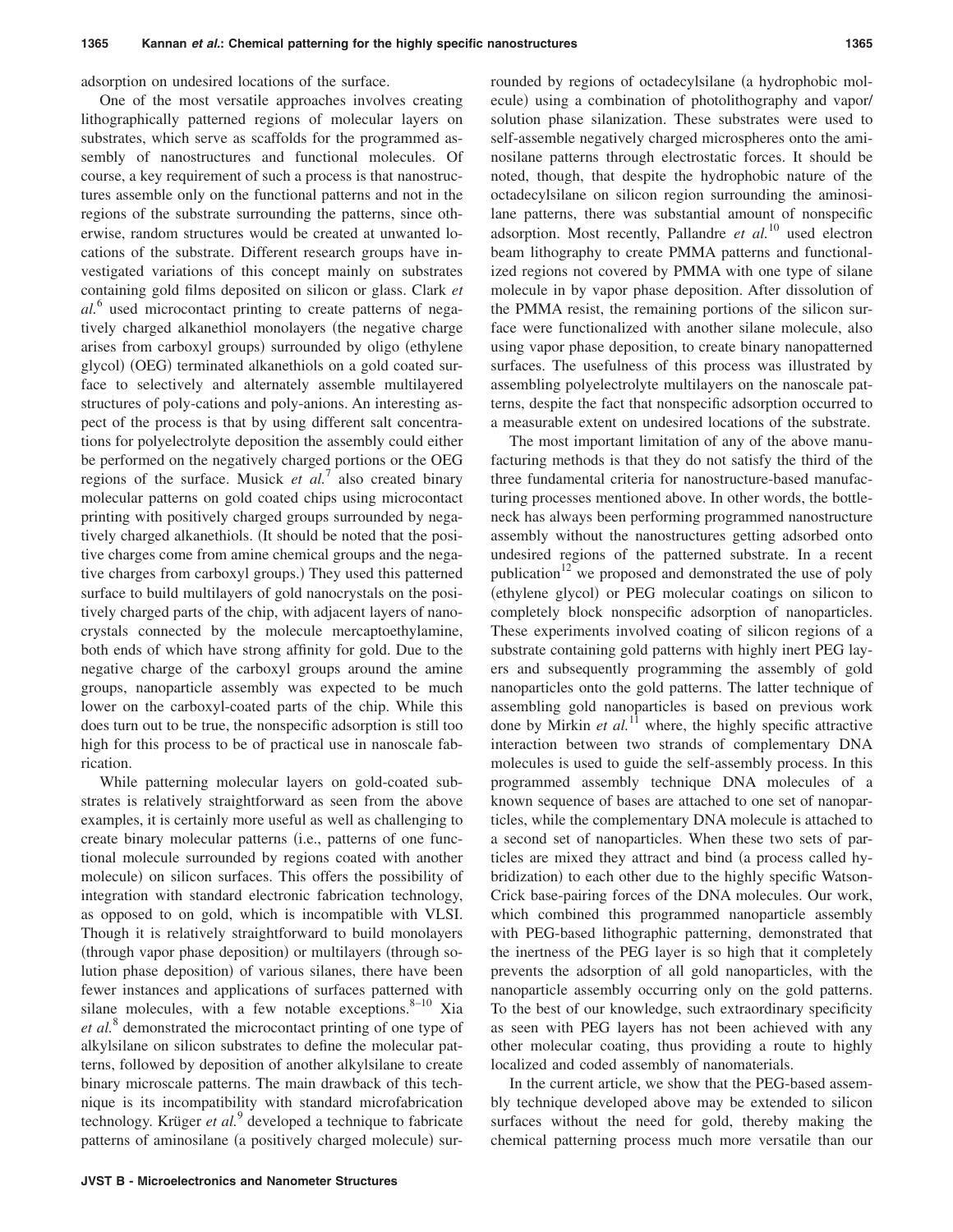

FIG. 1. (a) Vapor deposition of APS on the Si substrate. (b) Patterning of the photoresist film by photolithography and then using oxygen plasma to remove the APS from the regions not protected by the photoresist. (c) Functionalization of the surrounding Si substrate by PEG-silane and removal of the photoresist covering amine-terminated patterns. (d) Selective assembly of single-stranded thiolated DNA on APS patterns. (e) Assembly of first layer of DNA-1conjugated Au nanoparticles on APS patterns. (f) Assembly of second layer of nanoparticles on the first nanoparticle layer.

previous work. Figure 1 shows the process flow. To demonstrate the effectiveness of this surface chemistry technique, we assemble multilayer structures of DNA-conjugated gold nanoparticles on these patterned substrates and show that the assembly process is specific down to a single nanoparticle level. The compatibility of our fabrication process with standard semiconductor processes makes the integration of novel nanostructure-based functional devices with standard electronics a very real possibility in the near future.

### **II. EXPERIMENT**

#### **A. Materials and reagents**

4 in. *N*-type silicon wafers and a vacuum pump were purchased from the Berkeley Microfabrication Laboratory. A Wheaton Dry-Seal® desiccator (150 mm diameter) was purchased from Wheaton Science Products. 3-Aminopropyltri methoxysilane (APS) and 2-[methoxy(polyethyleneoxy) propyl]trimethoxysilane (henceforth referred to as PEG silane, which has between 12 and 18  $CH<sub>2</sub>O$  or ethleneoxy groups) were purchased from Gelest, Inc. (Morrisville, PA). Gold nanocrystals, 10 nm (nominal) and 15 nm (nominal) in diameter, were purchased from Ted Pella, Inc. (Redding, CA) bis(p-sulfonatophenyl) phenylphosphine dihydrate dipotassium salt (henceforth referred to as phosphine) was purchased from Cardinal Industries (Milwaukee, WI). Complementary DNA molecules were purchased from Integrated DNA Technologies (Coralville, IA) in powder form. The names and base sequences of the complementary DNA molecules are as follows (note that the first 20 bases do not hybridize):

**Substrate Oligo:** 

# 5'- SH-C6-TTTTTTTTTTTTTTTTTTTTTAATATTGATAAGGAT

**NC Oligo:** 

5'-SH-C6-TTTTTTTTTTTTTTTTTTTTTTTATCCTTATCAATATT

## **B. Synthesis of DNA-conjugated gold nanoparticles**

All experimental details regarding the attachment of complementary DNA molecules to gold nanoparticles are presented in our recently published work.<sup>12</sup> Briefly, highly concentrated solutions of both the DNA molecules as well as gold nanoparticles are prepared. The gold nanoparticles are made highly negatively charged through the addition of the phosphine molecule in order to prevent them from precipitating at such high concentrations. DNA molecules are then added to the nanoparticle solution and the reaction between the gold and sulfur groups is allowed to proceed for a few days before removing excess, unattached DNA molecules though centrifugation. Sodium chloride is then added to this solution of DNA-conjugated nanoparticles in order to facilitate the reaction between complementary DNA molecules during the self-assembly process. It should be noted that the addition of DNA molecules makes the gold nanoparticles even more negative and prevents them from precipitation during the addition of sodium chloride. $<sup>11</sup>$ </sup>

## **C. Vapor phase deposition and lithographic patterning of APS**

The process sequence for chemical patterning is outlined in Fig. 1 (molecular layers are not drawn to scale). Before vapor phase deposition of aminosilane on the wafer, the wafer was partly diced and reversibly bonded using photoresist to a handle wafer. This was done in order to make it suitable for reaction with gold nanocrystal solutions (which are available only in small volumes such as a hundreds of microliters) and also to perform imaging using the high resolution field emission scanning electron microscope (FE-SEM), which is capable of handling only very small substrates (4 mm  $\times$  5 mm maximum size).

Vapor phase was preferred for silanization reaction since the wafers were bonded using photoresist, which is readily soluble in organic solvents such as ethanol used for liquidphase silanization reactions. For vapor phase silanization, the wafer was placed in a vacuum desiccator along with 2 vials of APS solution, 100  $\mu$ l each and the pressure was reduced to approximately 27 in. Hg below atmosphere using a vacuum pump. The process was allowed to occur for 1 h at the end of which, the silane vials were taken out and the physisorbed layer of APS was removed by applying vacuum to the desiccator again. The wafer was cleaned in toluene to further wash the non-specifically adsorbed silane and baked at 120 °C to remove traces of solvents. After spin-coating photoresist, photolithographic patterning was performed using a Karl Suss MA6 Mask Aligner and the wafer was developed using standard resist developer solutions to remove exposed photoresist. The wafer was then baked for 5 min at 120 °C to harden the patterned photoresist and broken into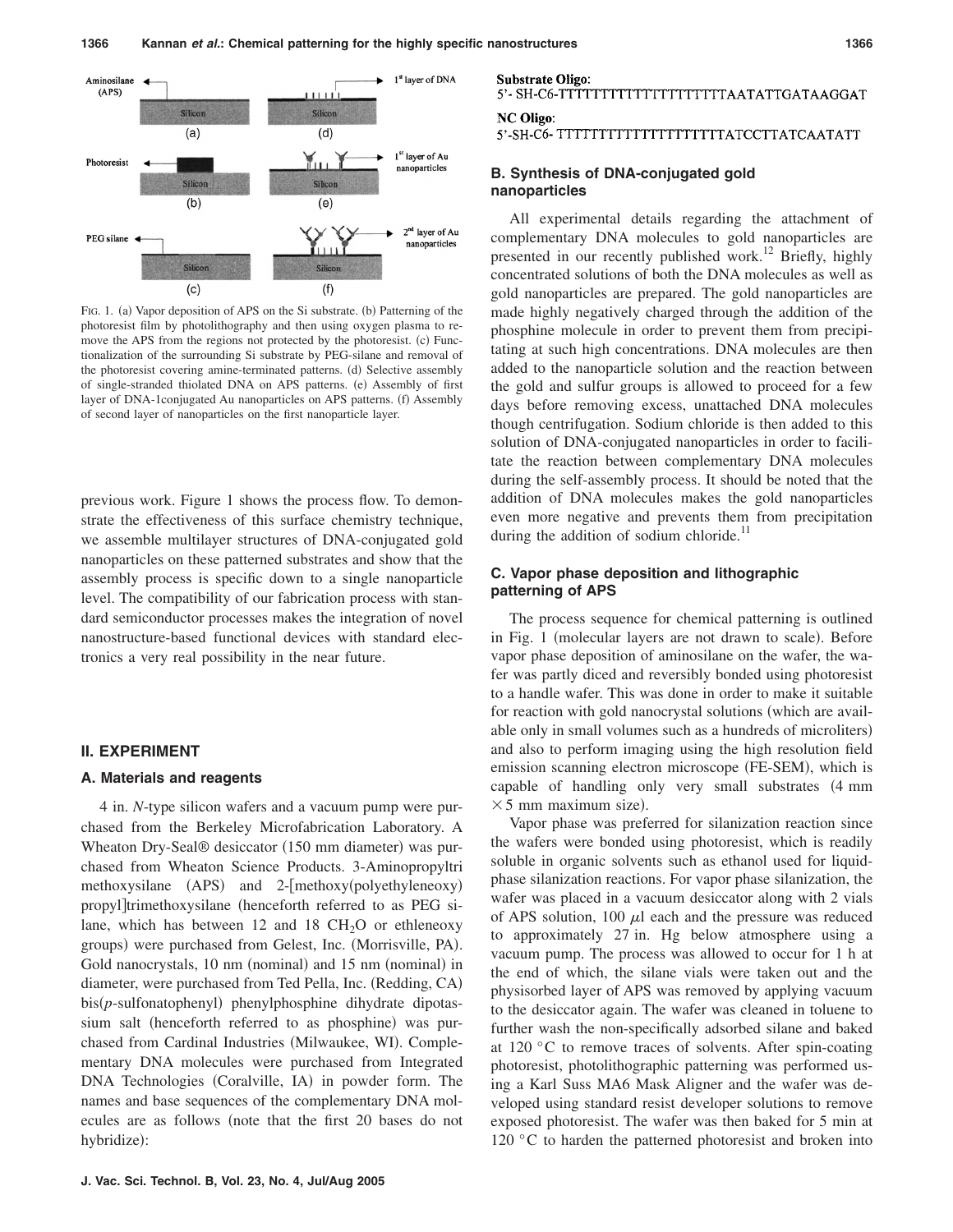

smaller chips. From this stage onwards all processing was performed at the chip level rather than with wafers.

# **D. Coating of SiO<sub>2</sub> regions of patterned chips with PEG**

The chips with the patterns of APS protected by photoresist were placed in Technics® Plasma Etcher and exposed to  $O_2$  plasma (100 W for 1 min, at a pressure of 0.04 Torr) both to "descum" after the resist development process as well as to remove the APS layer surrounding the resist patterns. In order to ensure that the  $SiO<sub>2</sub>$  surface surrounding the photoresist was absolutely clean, patterned substrates were dipped in a 5:1 buffered hydrofluoric acid (hydrofluoric acid buffered with ammonium fluoride at  $pH = 5.3$ ) solution for approximately 20 s to remove the native oxide. The chips were washed in deionized water and dried before being placed in a clean and  $O_2$  gas rich atmosphere (in the Technics® Plasma Etcher at 0.75 Torr pressure) for 2 h to allow the native oxide to grow back. The chips were cleaned with  $O<sub>2</sub>$  plasma in the same chamber (100 W for 1 min at a pressure of 0.04 Torr) to make the  $SiO<sub>2</sub>$  surface hydrophilic and baked at 120 °C to remove traces of moisture. In conjunction with the latter step, a solution of PEG silane in toluene was prepared as follows, based on the protocol developed by Papra *et al.*<sup>13</sup> PEG silane and concentrated hydrochloric acid (HCl) were mixed in toluene in a freshly cleaned glass beaker with 100  $\mu$ l PEG and 40  $\mu$ l HCl present in 50  $\mu$ l of toluene. The beaker was then placed in a sonicator for 10 min after which, its contents were transferred to another clean glass beaker. The dry chips were placed in the PEGtoluene solution immediately after the  $O_2$  plasma cleaning process for approximately 1 h. This was followed by washing the chips once in toluene, once in acetone to remove the photoresist, once in ethanol and finally in deionized water, with each wash 2 min duration. It should be noted that the photoresist does not get dissolved in toluene during the PEG silanization process despite the fact that it dissolves in most other organic solvents. At this stage, each chip had aminosilane patterns on it that were surrounded by an inert coating of PEG molecules.

# **E. Assembly of multilayers of gold nanocrystals on patterned chips**

silicon.

FIG. 2. (a) Two layers of gold nanocrystals assembled on silicon surfaces connected via complementary strands of single-stranded DNA, with APS patterns surrounded by a PEG coating. (b) Magnified view of the image of in (a). The inset on the top right corner of shows a zoomed-in view of a satellite structure of two layers of gold nanoparticles. (c) Gold nanoparticles assembled on APS patterns surrounded by bare silicon, with substantial nonspecific adsorption occurring on

Standard covalent chemistry techniques<sup>14</sup> were employed to immobilize single-stranded thiolated DNA onto the APS patterns. Following this, the chips were placed in a solution of the thiolated single-stranded DNA named **Substrate Oligo** (DNA concentration=1micromole per liter or 1  $\mu$ M), suspended in an aqueous buffer (phosphate buffer at 1 mole per liter or 1 M concentration, composed of potassium phosphate monobasic and potassium phosphate dibasic,  $pH \sim 7.0$ ) for approximately 4–6 h and then washed according to standard techniques.14 Following Chrisely *et al.*, <sup>14</sup> the chips were placed in a solution of high concentration of sodium chloride for approximately  $6-8$  h and washed to remove DNA attached electrostatically to the positively charged amine groups on the surface. The remaining steps for building multilayered assemblies of gold nanoparticles containing the complementary DNA molecules are exactly the same as in our recently published article.<sup>12</sup> Once the desired number of multilayers is assembled on the patterns, imaging is carried out using the scanning electron microscope. The work in this article deals with building only two layers of nanoparticles, as it is relatively straightforward to extend this principle to creating more than two particle layers.

#### **F. Imaging the assemblies on the patterned chip**

All images were obtained using a Hitachi S-5000 Field Emission SEM (FESEM) (Robert D. Ogg, Electron Microscopy Center, UC Berkeley), with the accelerating voltage set to 10 kV. The chips were first stuck to a double-sided sticky carbon tape and then mounted onto copper chips before imaging. The chips need to be completely dry before being imaged to achieve the best results.

#### **III. RESULTS AND DISCUSSION**

The results of nanoparticle assembly where the first layer of gold nanoparticles are 15 nm in diameter (nominal size as obtained from Ted Pella, Inc.) and the second layer with complementary oligonucleotides are 10 nm in diameter are presented in Fig. 2. Two different nanoparticle sizes are used to distinguish one layer from the other and in order to gauge the specificity of hybridization of complementary DNA mol-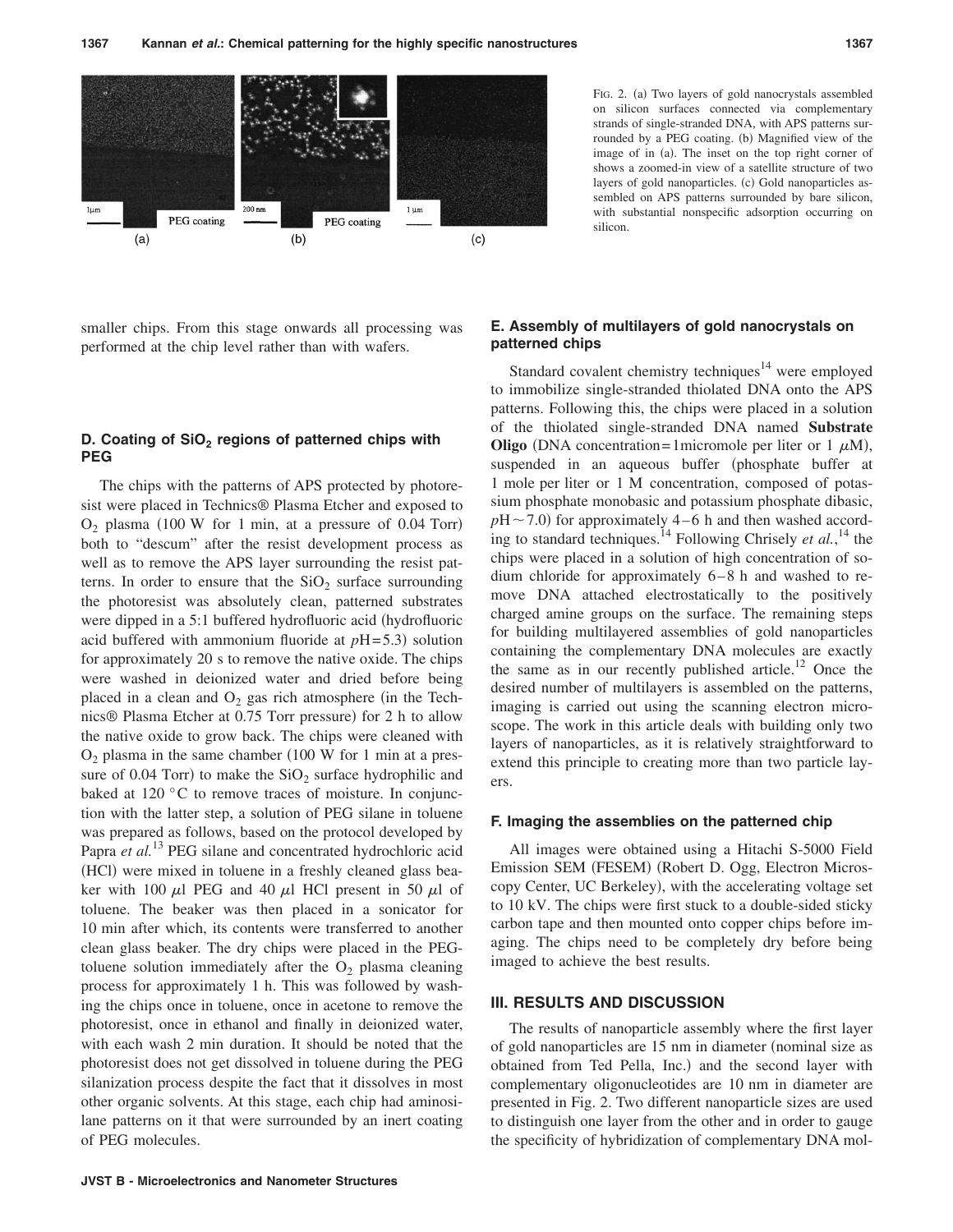

FIG. 3. Histogram for quantitative comparison of different chemical patterning techniques. Fabrication process index "1" refers to aminosilane/PEG patterning developed in this research, "2" refers to gold/OTS-based patterning (Ref. 16), and "3" refers to aminosilane/bare silicon patterning.



FIG. 4. (a) Assembly of DNA-functionalized gold nanoparticles on APSpatterned, PEG-passivated coated silicon substrates, with unclean native oxide used for the PEG coating process. The bottom half (slightly brighter region) is the PEG-coated surface, where a substantial amount of nonspecific adsorption is observed. (b) Nanoparticle assembly of APS/PEG patterned substrates when the PEG coating is exposed to normal atmospheric conditions for 2 h before performing nanoparticle assembly.

ecules. The most significant aspect of the assembly process, as seen in Fig.  $2(a)$  and  $2(b)$ , is the almost complete absence of nonspecific adsorption on the PEG coated portions of the chip, with all nanoparticle assembly occurring exclusively on the aminosilane patterns. In contrast to this, nonspecific adsorption occurs on silicon surfaces where the APS patterns are not surrounded by PEG silane, as demonstrated by the results of a control experiment shown in Fig.  $2(c)$ . This extraordinary selectivity is on par with our recently published patterning technique<sup> $12$ </sup> involving thin gold films on silicon substrates and has been found to be highly repeatable. Though several surface patterning techniques have been developed for use on both silicon and gold-coated surfaces (as outlined in the Introduction), none achieves the level of selectivity of the PEG-based method of surface passivation. Fluorosilanes<sup>15</sup> and octadecyltrimethoxysilane,<sup>16</sup> which stake a claim to be rather inert coatings, exhibit a substantial amount of adsorption of various molecules and nanostructures. A histogram quantitatively demonstrating the clear superiority of PEG coating in preventing nonspecific adsorption is presented in Fig. 3. It is seen that, while coating with  $long$ -chain hydrophobic silanes<sup>16</sup> does help in reducing nonspecific adsorption, the PEG completely eliminates it. The other important feature to be noted in Fig. 2 is the selectivity of the DNA hybridization process itself as evidenced by the formation of "satellite" structures of the 10 nm particles (the second layer) around the 15 nm particles assembled as the first layer, with very few 10 nm particles adsorbed onto the silicon region directly. Though results are presented only for two layers of nanoparticles, it is possible to assemble as many nanoparticle layers one on top of the other as required without any loss of specificity.

Despite the seeming simplicity and straightforward nature of this surface patterning technique, it was seen that several factors play an important role in achieving the high level of specificity demonstrated in the above images. The two most significant factors appear to be the cleanliness of the native oxide layer on which the PEG silane is coated and the duration for which the PEG layer is exposed to atmospheric conditions, rather than an aqueous solvent such as the potassium phosphate buffer employed in our experiments. We are currently performing experiments to determine if the inertness of the PEG layer is preserved when chips are placed in an inert environment such as a nitrogen-filled glove box.)

To assess the importance of cleanliness of  $SiO<sub>2</sub>$  surface on which PEG is coated, an experiment comprising the following sequence was carried out after patterning the APS layer: (a) APS surrounding photoresist was etched away using oxygen plasma; (b) native oxide was *not* etched away and regrown; (c) chips were coated with PEG under a clean room environment. It was found that this procedure resulted in a nontrivial amount of nonspecific adsorption on the PEG coating, though, as expected, more particle assembly occurred on aminosilane patterns than on PEG, as seen in Fig. 4(a). A quantitative analysis of nonspecificity observed in these cases is presented in Fig. 5. It is seen that nonspecific adsorption on unclean native oxide drastically reduces the specificity of nanoparticle assembly and effectively negates the usefulness of the PEG coating. On the other hand, as outlined in the Experiment, when the existing native oxide was removed and new oxide allowed to grow and cleaned,



FIG. 5. Quantitative analysis of nonspecific adsorption on silicon substrates for the fabrication conditions in Fig. 4. Process index "1" is for Fig. 4(a) and index "2" for Fig.  $4(b)$ .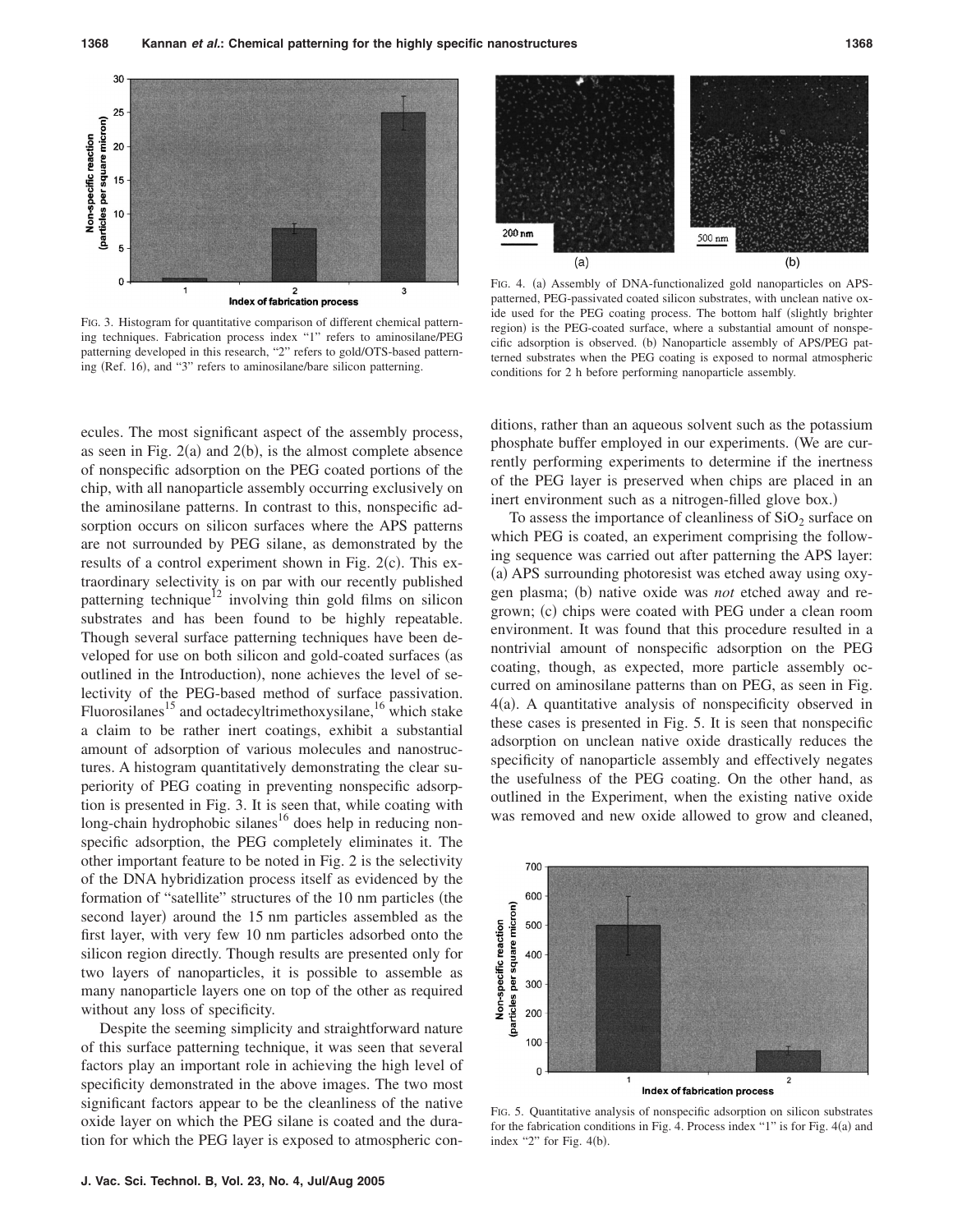with the PEG silanization performed immediately in the clean room, the highly specific nanoparticle assembly, shown in Fig. 2, was achieved. Keeping the substrates clean before the PEG reaction was therefore key to obtaining exclusive assembly on the aminosilane patterns. While it is a wellknown fact that unclean native oxide is not very conducive to the formation of silane coatings with the desired properties, it is a significant finding that despite performing oxygen plasma cleaning of the surrounding native oxide, it is absolutely necessary to etch off the native oxide and regrow it in order to achieve excellent PEG coatings.

In addition, the amount of time that elapses from the end of the PEG coating process to the start of DNA and nanoparticle assembly process was also a critical parameter. Substantial amount of nonspecific adsorption was observed, possibly due to deterioration of the PEG layer, when PEG-coated substrates were allowed to sit in ambient conditions for a few hours, before the assembly process was initiated. Figure 4(b) shows typical nonspecific adsorption that occurs when the PEG coated surface is exposed to the environment for two hours before nanoparticle assembly. This suggests that it is best to perform the nanoparticle assembly right after PEG silane is coated on the surrounding silicon. In all likelihood, the main reason for deterioration of selectivity of the PEG layer is due to the fact that PEG is a polyether that autooxidizes relatively rapidly in the presence of oxygen thereby making it chemically less resistant to adsorption of various molecules and structures, as mentioned in Ostuni *et al.*<sup>17</sup> Since PEG molecules of different lengths and configuration can be synthesized chemically, it would be of great interest to study if any other variants of the standard PEG can be synthesized that are more robust when exposed to atmospheric conditions. Such research will result in wider applicability of the surface chemistries and patterning techniques demonstrated in this article.

#### **IV. CONCLUSIONS**

We have developed a novel lithography-based manufacturing process for the programmed assembly of nanomaterials on semiconductor substrates. Borrowing from an observation in protein surface chemistry, where PEG groups are used to eliminate nonspecific adsorption,<sup>18</sup> we have demonstrated that the same principle may be applied to the assembly of nanostructures too, where the PEG effectively prevents the adsorption of nanostructures. Existing theoretical models<sup>19</sup> suggest that entropic forces are most likely responsible for the highly selective nature of the PEG coating and hold out the promise that PEG layers could also be used in systems containing other nanostructures such as nanowires, nanotubes, and other types of quantum dots. In addition the length of the PEG polymer chain and the surface density of the PEG molecules has also been proposed to play a crucial role in determining the level of nonspecific adsorption of nanometer scale structures and molecules.<sup>20</sup> Very long PEG chains are ideal for repelling relatively large structures, while very small molecules and structures can be effectively prevented from adsorbing through the use of highly dense PEG chains.19 Further research in this area by way of using different nanostructures and different PEG molecules will throw light on the optimum conditions for highly specific programmed nanomaterial assembly on surfaces. In conclusion, unlike all other existing chemical patterning processes, our manufacturing technique satisfies all three criteria outlined in the Introduction for nanostructure-based manufacturing processes, since it incorporates lithography for mass production capabilities, involves programmed assembly of nanostructures, and provides extraordinarily high specificity for nanomaterial assembly. As our manufacturing method is fully compatible with standard microelectronic fabrication techniques it should enable the integration of chemically synthesized nanostructures with CMOS circuits in the future. While functional devices and circuits have not been demonstrated yet with this manufacturing process, the highly selective nanomaterial assembly demonstrated here is a significant first step in achieving the abovementioned integration.

#### **ACKNOWLEDGMENTS**

The authors are grateful to Professor Paul Alivisatos of the University of California at Berkeley, who graciously allowed us to make use of all the facilities of his laboratory in the Department of Chemistry. They also thank Dr. Daniele Gerion of Lawrence Livermore National Laboratory and Yadong Yin of the Department of Chemistry at Berkeley for useful discussions and help with experiments. They acknowledge the Berkeley Microfabrication Laboratory for providing microfabrication facilities and the assistance of Dr. Gordon Vrdoljak of the Robert D. Ogg Electron Microscopy Center with SEM imaging. A. M. thanks the National Science Foundation, Basic Energy Sciences, Department of Energy, and DARPA for their suppoprt. He also thanks the Miller Institute for a Professorship. B. K. was supported by a scholarship from the Department of Mechanical Engineering at UCB, S. S. and K. C. were supported by a grant from DARPA. R. P. K. was supported by an NSDEG fellowship.

- <sup>1</sup>X. F. Duan and C. M. Lieber, Adv. Mater. (Weinheim, Ger.) 12, 298  $^{(2000)}_{2\Lambda M}$
- <sup>2</sup>A. M. Cassell, J. A. Raymakers, J. Kong, and H. J. Dai, J. Phys. Chem. B 103, 6484 (1999).
- $^{3}$ A. P. Alivisatos, Science 271, 933 (1996).
- <sup>4</sup>P. C. Collins, M. S. Arnold, and P. Avouris, Science 292, 706 (2001).
- D. L. Klein, R. Roth, A. K. L. Lim, A. P. Alivisatos, P. L. McEuen,
- Nature (London) **389**, 699 (1997).
- S. L. Clark and P. T. Hammond, Adv. Mater. (Weinheim, Ger.) 10, 1515  $\frac{(1998)}{7}$
- ${}^{7}$ M. D. Musick, C. D. Keating, L. A. Lyon, S. L. Botsko, D. J. Pena, W. D. Holliway, T. M. McEvoy, J. N. Richardson, and M. J. Natan, Chem. Mater. **12**, 2869 (2000).<br><sup>8</sup>V Meksish Via M<sub>E</sub>
- <sup>8</sup>Y. Mrksich Xia, M. E. Kim, and G. M. Whitesides, J. Am. Chem. Soc. **117**, 9576 (1995).
- <sup>9</sup>C. Krüger, H. W. Spiess, and U. Jonas, in Proceedings of the International Conference on Particle Technology (PARTEC), Nuremberg, March 27-29  $(2001)$
- . 10A. Pallandre, K. Glinel, A. M. Jonas, and B. Nysten, Nano Lett. **<sup>4</sup>**, 365  $(2004).$
- <sup>11</sup>C. A. Mirkin, R. L. Letsinger, R. C. Mucic, and J. J. Storhoff, Nature (London) 386, 609 (1992)
- <sup>12</sup>B. Kannan, R. P. Kulkarni, and A. Majumdar, Nano Lett. 4, 1521 (2004). <sup>12</sup>B. Kannan, R. P. Kulkarni, and A. Majumdar, Nano Lett. 4, 1521 (2004).<br><sup>13</sup>A. Papra, N. Gadegaard, and N. B. Larsen, Langmuir 17, 1457 (2001).
-